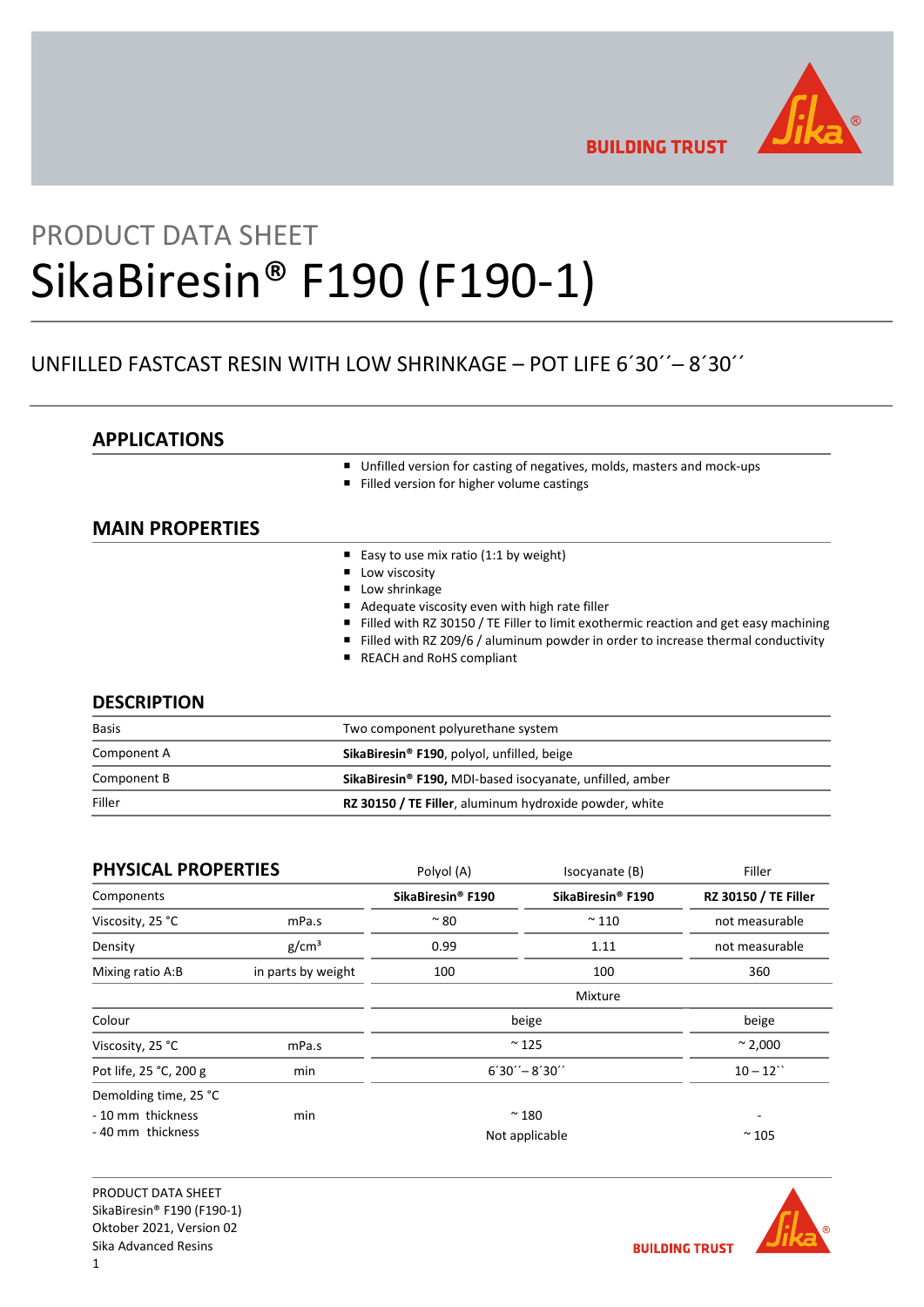## MECHANICAL PROPERTIES

approx. values; values after post curing 16 h / 70 °C

|                         |                 |                   | SikaBiresin <sup>®</sup> F190 | <b>RZ 30150 / TE Filler</b> |
|-------------------------|-----------------|-------------------|-------------------------------|-----------------------------|
| Density, 23 °C          | <b>ISO 1183</b> | g/cm <sup>3</sup> | 1.07                          | 1.67                        |
| Shore hardness          | <b>ISO 868</b>  |                   | D 68                          | D 76                        |
| Flexural modulus        | <b>ISO 178</b>  | <b>MPa</b>        | 1,250                         | 4,000                       |
| Flexural strength       | <b>ISO 178</b>  | <b>MPa</b>        | 40                            | 30                          |
| Impact resistance       | ISO 179         | kJ/m <sup>2</sup> | 20                            | 4                           |
| Compressive strength    | ISO 604         | <b>MPa</b>        | 35                            | 47                          |
| Linear shrinkage, 23 °C |                 |                   |                               |                             |
| - 10 mm thickness       | Internal test   | mm/m              | 5.5                           |                             |
| - 40 mm thickness       |                 |                   | Not applicable                | 3.5                         |

## THERMAL AND SPECIFIC PROPERTIES

approx. values

|                                                                        |           |                           | SikaBiresin <sup>®</sup> F190 | <b>RZ 30150 / TE Filler</b> |
|------------------------------------------------------------------------|-----------|---------------------------|-------------------------------|-----------------------------|
| Glass transition temperature,<br>values after post curing 16 h / 70 °C | ISO 11359 | °۲                        | 90                            | 93                          |
| Coefficient of thermal expansion<br>(15 °C to 90 °C)                   | ISO 11359 | $10^{-6}$ K <sup>-1</sup> | 155                           | 90                          |

## PACKAGING UNITS

| Polyol (A), SikaBiresin® F190                   | 18 kg / 4.5 kg |
|-------------------------------------------------|----------------|
| ■ Isocyanate (B), SikaBiresin <sup>®</sup> F190 | 18 kg / 4.5 kg |
| $\blacksquare$ Filler R7 30150 / TF Filler      | 25 kg          |

Filler, RZ 30150 / TE Filler

## PROCESSING DATA

- The material, processing and mold temperature should be at least 18 25 °C.
- Pay attention to dry conditions and dry mold surfaces while processing.
- If mold surface is porous it must be sealed prior applying release agent.
- Recommend release agents are wax based. For more information, and recommendation see Product Data Sheets of Sika release agents or contact local technical assistance.
- Both components must be shaken well before use.
- For casting thicknesses above 10 mm and up to 40 mm, it is recommended to add filler as follows:
	- up to 360 parts per hundred of resin of RZ 30150 / TE Filler (mineral filler) ■ up to 360 parts per hundred of resin of RZ 209/6 / Aluminum powder
- $\blacksquare$  If fillers are to be added: split filler quantity equally and add each half in each of the 2 components to disperse by stirring to obtain a homogenous mixture.
- Both components have to be mixed thoroughly with a spatula or low-rpm stirrer according to mixing ratio and poured immediately into the mold starting from the deepest point.
- Further post curing of the demolded part can improve the final mechanical properties.
- Depending on the geometry and weight of the part, it is recommended to use a conformer while post curing.
- For cleaning the final part from release agent residues, we recommend Sika® Reinigungsmittel-5. Before use of other cleaners, compatibility must be tested.

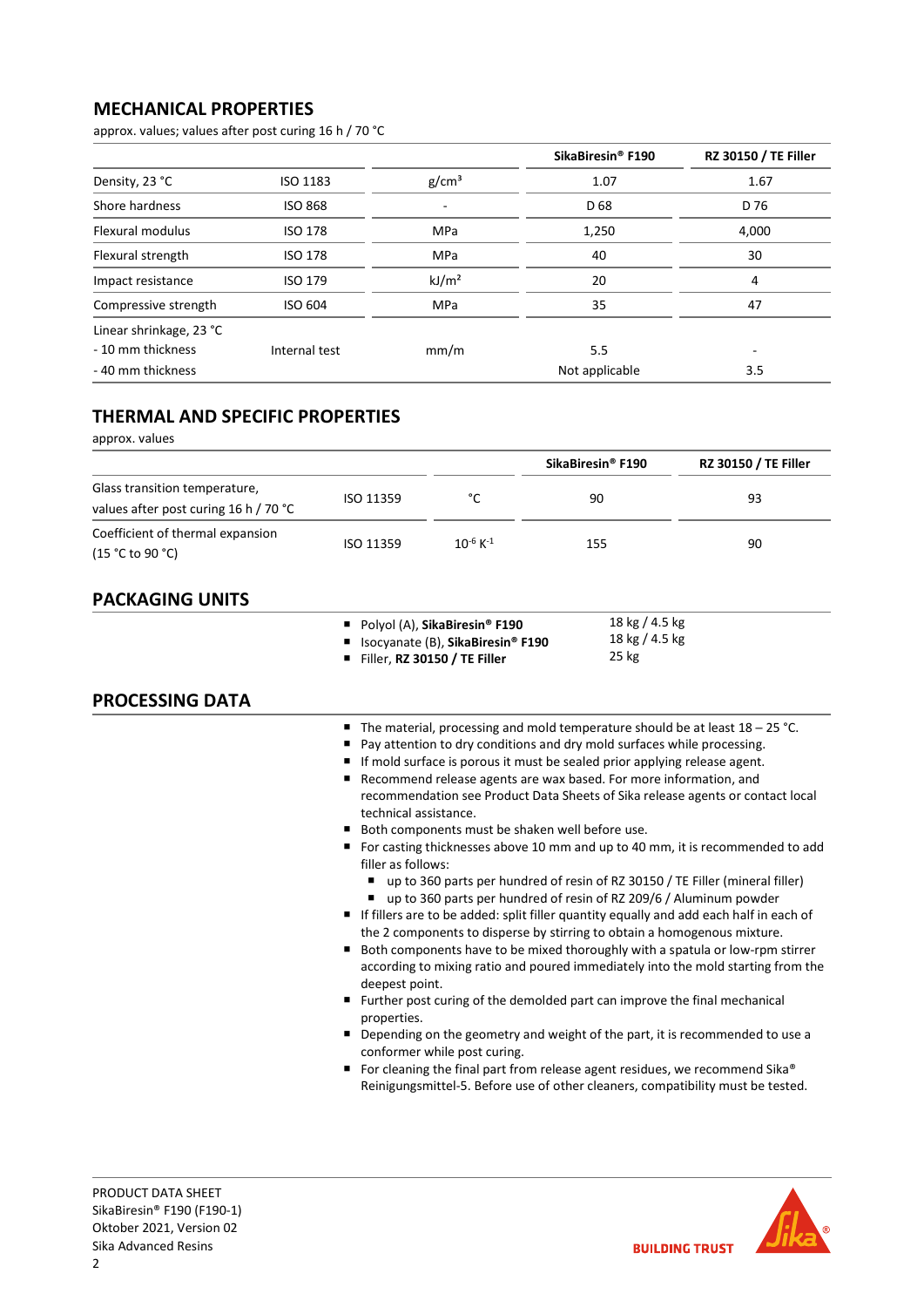## STORAGE CONDITIONS

| Shelf life          | Polyol (A), SikaBiresin <sup>®</sup> F190 | 12 months                                                                     |  |  |
|---------------------|-------------------------------------------|-------------------------------------------------------------------------------|--|--|
|                     | ■ Isocyanate (B), SikaBiresin® F190       | 12 months                                                                     |  |  |
|                     | Filler, TE Filler / RZ 30150              | 24 months                                                                     |  |  |
| Storage temperature | Polyol (A), SikaBiresin <sup>®</sup> F190 | $15 - 25 °C$                                                                  |  |  |
|                     | ■ Isocyanate (B), SikaBiresin® F190       | $15 - 25 °C$                                                                  |  |  |
|                     | Filler, TE Filler / RZ 30150              | $15 - 25 °C$                                                                  |  |  |
| Opened packagings   | ingress.                                  | ■ Containers must be closed tightly immediately after use to prevent moisture |  |  |

■ The residual material needs to be used up as soon as possible.

## FURTHER INFORMATION

The information herein is offered for general guidance only. Advice on specific applications is available on request from the Technical Department of Sika Advanced Resins. Copies of the following publications are available on request: Safety Data Sheets

## BASIS OF PRODUCT DATA

All technical data stated in this document are based on laboratory tests. Actual measured data may vary due to circumstances beyond our control.

## HEALTH AND SAFETY INFORMATION

For information and advice regarding transportation, handling, storage and disposal of chemical products, users shall refer to the actual Safety Data Sheets containing physical, ecological, toxicological and other safety-related data.

## LEGAL NOTICE

The information, and, in particular, the recommendations relating to the application and enduse of Sika products, are given in good faith based on Sika's current knowledge and experience of the products when properly stored, handled and applied under normal conditions in accordance with Sika's recommendations. In practice, the differences in materials, substrates and actual site conditions are such that no warranty in respect of merchantability or of fitness for a particular purpose, nor any liability arising out of any legal relationship whatsoever, can be inferred either from this information, or from any written recommendations, or from any other advice offered. The user of the product must test the product's suitability for the intended application and purpose. Sika reserves the right to change the properties of its products. The proprietary rights of third parties must be observed. All orders are accepted subject to our current terms of sale and delivery. Users must always refer to the most recent issue of the local Product Data Sheet for the product concerned, copies of which will be supplied on request.